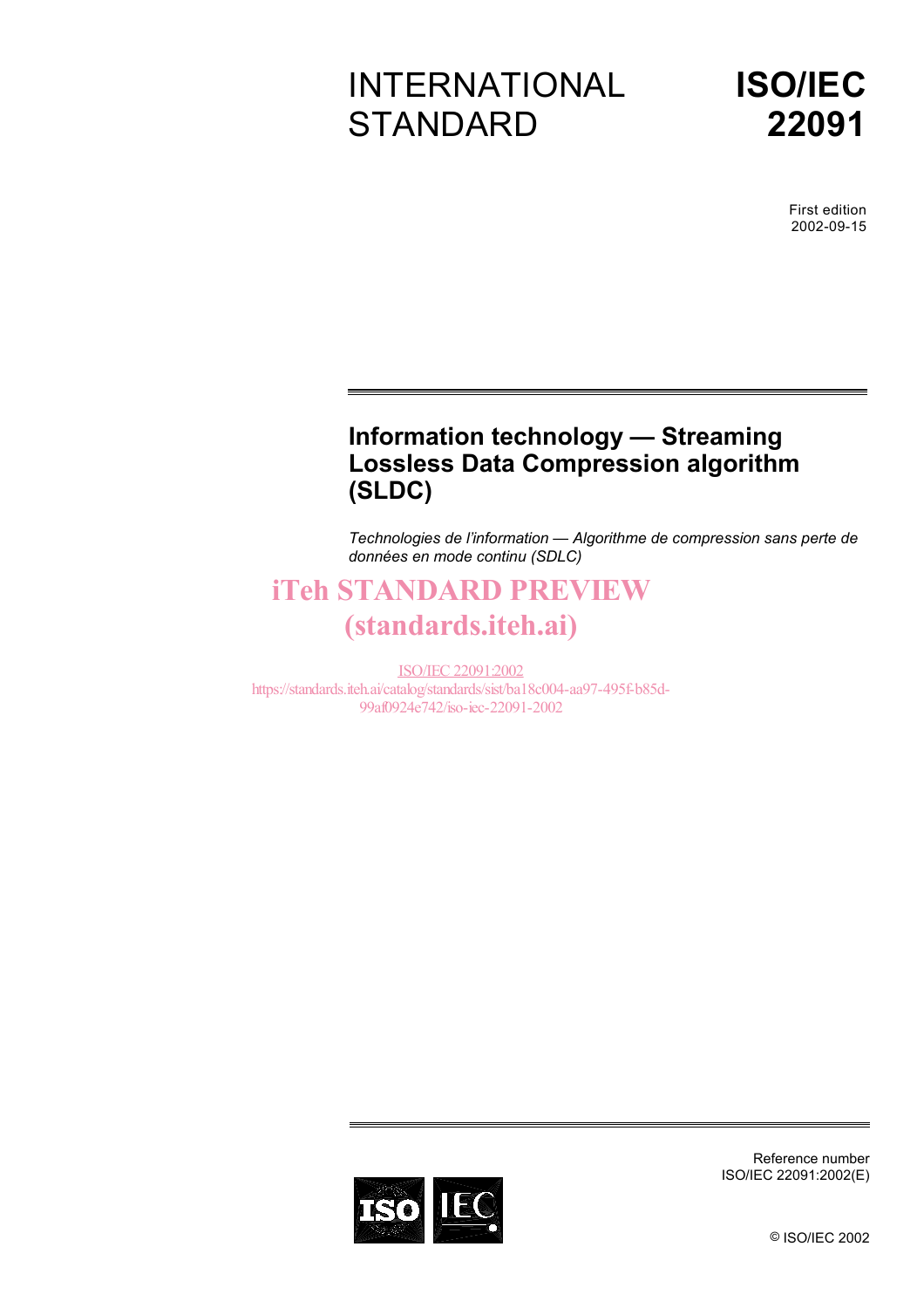#### **PDF disclaimer**

This PDF file may contain embedded typefaces. In accordance with Adobe's licensing policy, this file may be printed or viewed but shall not be edited unless the typefaces which are embedded are licensed to and installed on the computer performing the editing. In downloading this file, parties accept therein the responsibility of not infringing Adobe's licensing policy. The ISO Central Secretariat accepts no liability in this area.

Adobe is a trademark of Adobe Systems Incorporated.

Details of the software products used to create this PDF file can be found in the General Info relative to the file; the PDF-creation parameters were optimized for printing. Every care has been taken to ensure that the file is suitable for use by ISO member bodies. In the unlikely event that a problem relating to it is found, please inform the Central Secretariat at the address given below.

### iTeh STANDARD PREVIEW (standards.iteh.ai)

ISO/IEC 22091:2002 https://standards.iteh.ai/catalog/standards/sist/ba18c004-aa97-495f-b85d-99af0924e742/iso-iec-22091-2002

© ISO/IEC 2002

All rights reserved. Unless otherwise specified, no part of this publication may be reproduced or utilized in any form or by any means, electronic or mechanical, including photocopying and microfilm, without permission in writing from either ISO at the address below or ISO's member body in the country of the requester.

ISO copyright office Case postale 56 • CH-1211 Geneva 20 Tel. + 41 22 749 01 11 Fax + 41 22 749 09 47 E-mail copyright@iso.ch Web www.iso.ch

Printed in Switzerland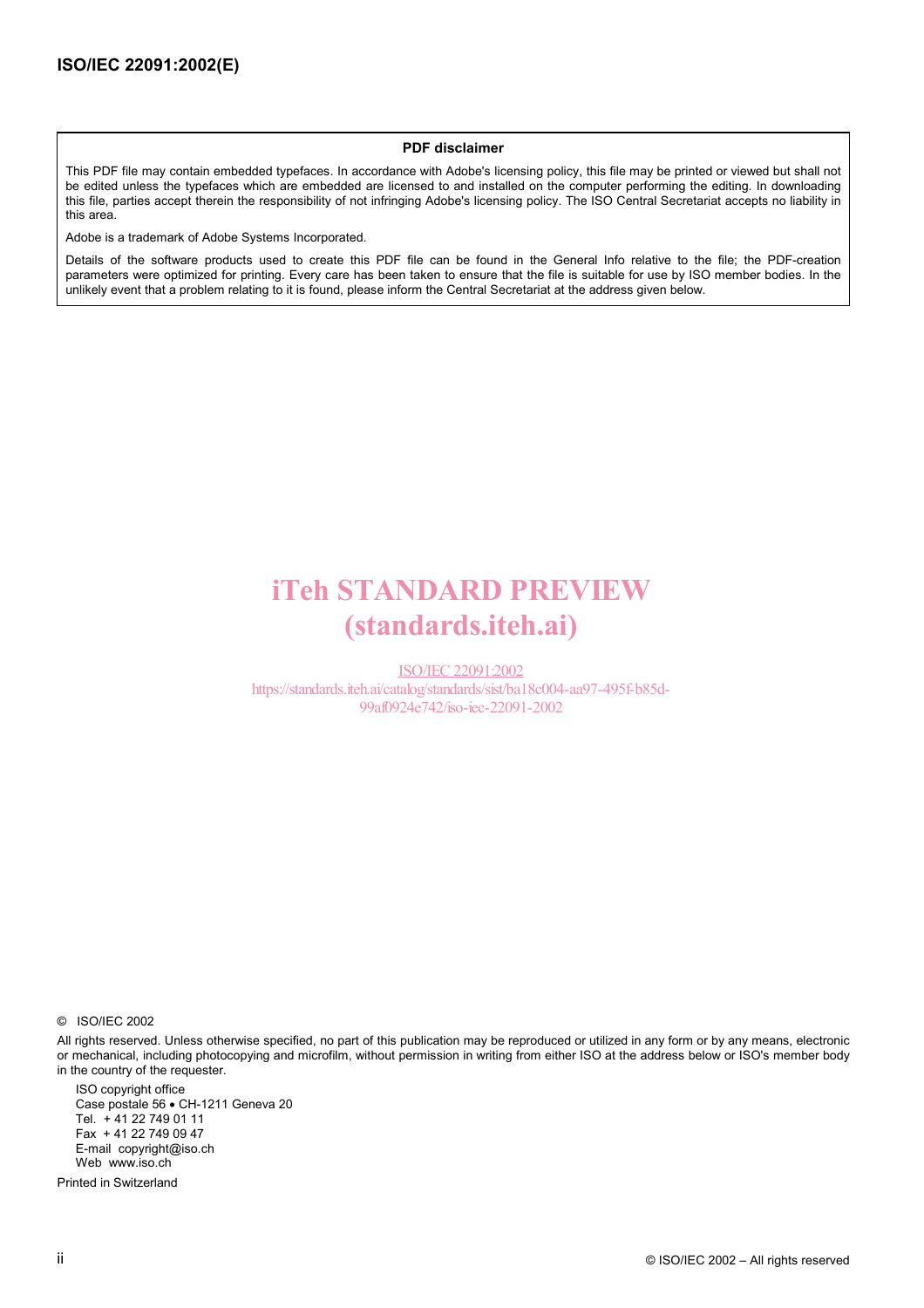### **Contents**

| 1                                                                                                                                                                                                                                   | Scope                                                                                                                                                                                                                                                                                                                                                                                                                                                                                                                                                                                                                                                                                                                                                              | 1                                                                                                                                                                                                                                                                                                                                                                                                                                              |
|-------------------------------------------------------------------------------------------------------------------------------------------------------------------------------------------------------------------------------------|--------------------------------------------------------------------------------------------------------------------------------------------------------------------------------------------------------------------------------------------------------------------------------------------------------------------------------------------------------------------------------------------------------------------------------------------------------------------------------------------------------------------------------------------------------------------------------------------------------------------------------------------------------------------------------------------------------------------------------------------------------------------|------------------------------------------------------------------------------------------------------------------------------------------------------------------------------------------------------------------------------------------------------------------------------------------------------------------------------------------------------------------------------------------------------------------------------------------------|
| 2                                                                                                                                                                                                                                   | Conformance                                                                                                                                                                                                                                                                                                                                                                                                                                                                                                                                                                                                                                                                                                                                                        |                                                                                                                                                                                                                                                                                                                                                                                                                                                |
| 3                                                                                                                                                                                                                                   | Normative reference                                                                                                                                                                                                                                                                                                                                                                                                                                                                                                                                                                                                                                                                                                                                                |                                                                                                                                                                                                                                                                                                                                                                                                                                                |
| 4                                                                                                                                                                                                                                   | Terms and definitions                                                                                                                                                                                                                                                                                                                                                                                                                                                                                                                                                                                                                                                                                                                                              |                                                                                                                                                                                                                                                                                                                                                                                                                                                |
| 4.1<br>4.2<br>4.3<br>4,4<br>4.5<br>4.6<br>4.7<br>4.8<br>4.9<br>4.10<br>4.11<br>4.12<br>4.13<br>4.14<br>4.15<br>4.16<br>4.17<br>4.18<br>4.19<br>4.20<br>4.21<br>4.22<br>4.23<br>4.24<br>4.25<br>4.26<br>4.27<br>4.28<br>4.29<br>4.30 | <b>Access Point</b><br>Control Symbol<br>Copy Pointer<br>data byte<br>Data Symbol<br>Displacement Field<br><b>Encoded Data Stream</b><br><b>Encoded Record</b><br><b>End Marker</b><br>End Of Record Symbol (EOR Symbol)<br>File Mark<br>File Mark Symbol<br><b>iTeh STANDARD PREVIEW</b><br>Flush Symbol<br><b>History Buffer</b><br><i>(standards.iteh.ai)</i><br>Literal 1<br>Literal 2<br><b>Matching String</b><br>ISO/IEC 22091:2002<br>Match Count<br>https://standards.iteh.ai/catalog/standards/sist/ba18c004-aa97-495f-b85d-<br>Match Count Field<br>99af0924e742/iso-iec-22091-2002<br>Pad<br>Record<br>Record Segment<br>Reset X Symbol<br>Reset 1 Symbol<br>Reset 2 Symbol<br>scheme 1<br>Scheme 1 Symbol<br>scheme 2<br>Scheme 2 Symbol<br>user data | $\overline{\mathbf{c}}$<br>2<br>$\boldsymbol{2}$<br>$\boldsymbol{2}$<br>$\overline{\mathbf{c}}$<br>$\overline{\mathbf{c}}$<br>2<br>$\overline{\mathbf{c}}$<br>$\overline{c}$<br>$\overline{\mathbf{c}}$<br>$\overline{c}$<br>$\overline{c}$<br>$\overline{c}$<br>$\overline{\mathbf{c}}$<br>$\overline{\mathbf{c}}$<br>$\overline{\mathbf{c}}$<br>$\overline{\mathbf{c}}$<br>$\overline{\mathbf{c}}$<br>$\overline{\mathbf{c}}$<br>3<br>3<br>3 |
| 5                                                                                                                                                                                                                                   | Conventions and Notations                                                                                                                                                                                                                                                                                                                                                                                                                                                                                                                                                                                                                                                                                                                                          | 3                                                                                                                                                                                                                                                                                                                                                                                                                                              |
| 5.1<br>5.2                                                                                                                                                                                                                          | Representation of numbers<br>Names                                                                                                                                                                                                                                                                                                                                                                                                                                                                                                                                                                                                                                                                                                                                 | 3<br>3                                                                                                                                                                                                                                                                                                                                                                                                                                         |
| 6                                                                                                                                                                                                                                   | Acronyms                                                                                                                                                                                                                                                                                                                                                                                                                                                                                                                                                                                                                                                                                                                                                           | 3                                                                                                                                                                                                                                                                                                                                                                                                                                              |
| $\overline{7}$                                                                                                                                                                                                                      | Algorithm Overview                                                                                                                                                                                                                                                                                                                                                                                                                                                                                                                                                                                                                                                                                                                                                 | 3                                                                                                                                                                                                                                                                                                                                                                                                                                              |
| 7.1<br>7.2<br>7.3                                                                                                                                                                                                                   | Scheme 1 Encoding<br>Scheme 2 Encoding<br><b>History Buffer</b>                                                                                                                                                                                                                                                                                                                                                                                                                                                                                                                                                                                                                                                                                                    | 3<br>3                                                                                                                                                                                                                                                                                                                                                                                                                                         |
| 8                                                                                                                                                                                                                                   | <b>Encoding Specification</b>                                                                                                                                                                                                                                                                                                                                                                                                                                                                                                                                                                                                                                                                                                                                      |                                                                                                                                                                                                                                                                                                                                                                                                                                                |
| 8.1<br>8.2<br>8.3                                                                                                                                                                                                                   | <b>User Data</b><br><b>History Buffer</b><br><b>Encoded Data Stream</b>                                                                                                                                                                                                                                                                                                                                                                                                                                                                                                                                                                                                                                                                                            | 4                                                                                                                                                                                                                                                                                                                                                                                                                                              |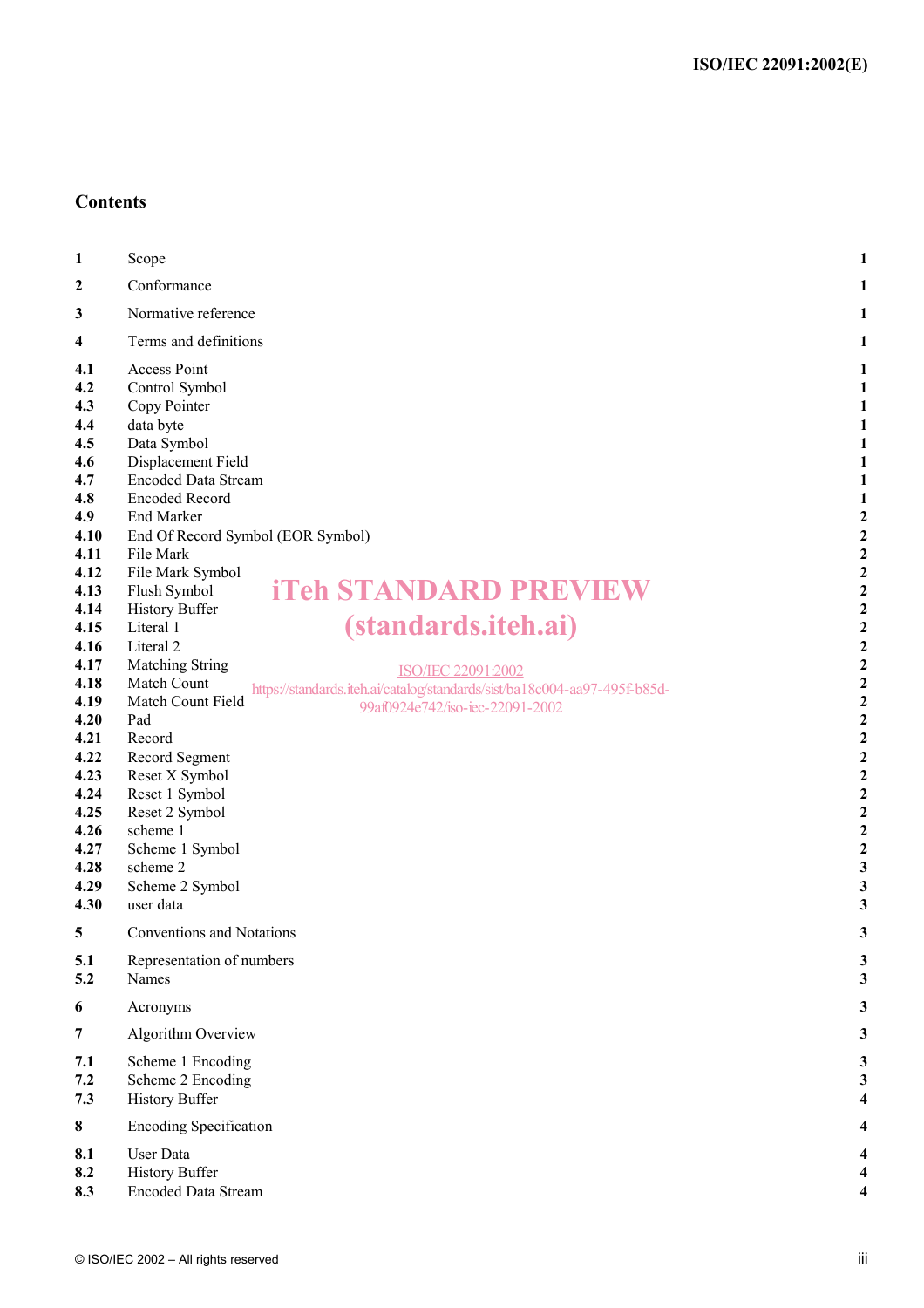#### **ISO/IEC 22091:2002(E)**

| 8.3.1          | Access Point                                                                               |        |
|----------------|--------------------------------------------------------------------------------------------|--------|
| 8.4            | Data Symbols                                                                               |        |
| 8.4.1<br>8.4.2 | Literal 1 Data Symbols<br>Copy Pointer Data Symbols<br><b>8.4.3</b> Literal 2 Data Symbols | 5<br>6 |
| 8.5<br>8.6     | Control Symbols<br>Pad                                                                     | 7<br>8 |

## iTeh STANDARD PREVIEW (standards.iteh.ai)

ISO/IEC 22091:2002 https://standards.iteh.ai/catalog/standards/sist/ba18c004-aa97-495f-b85d-99af0924e742/iso-iec-22091-2002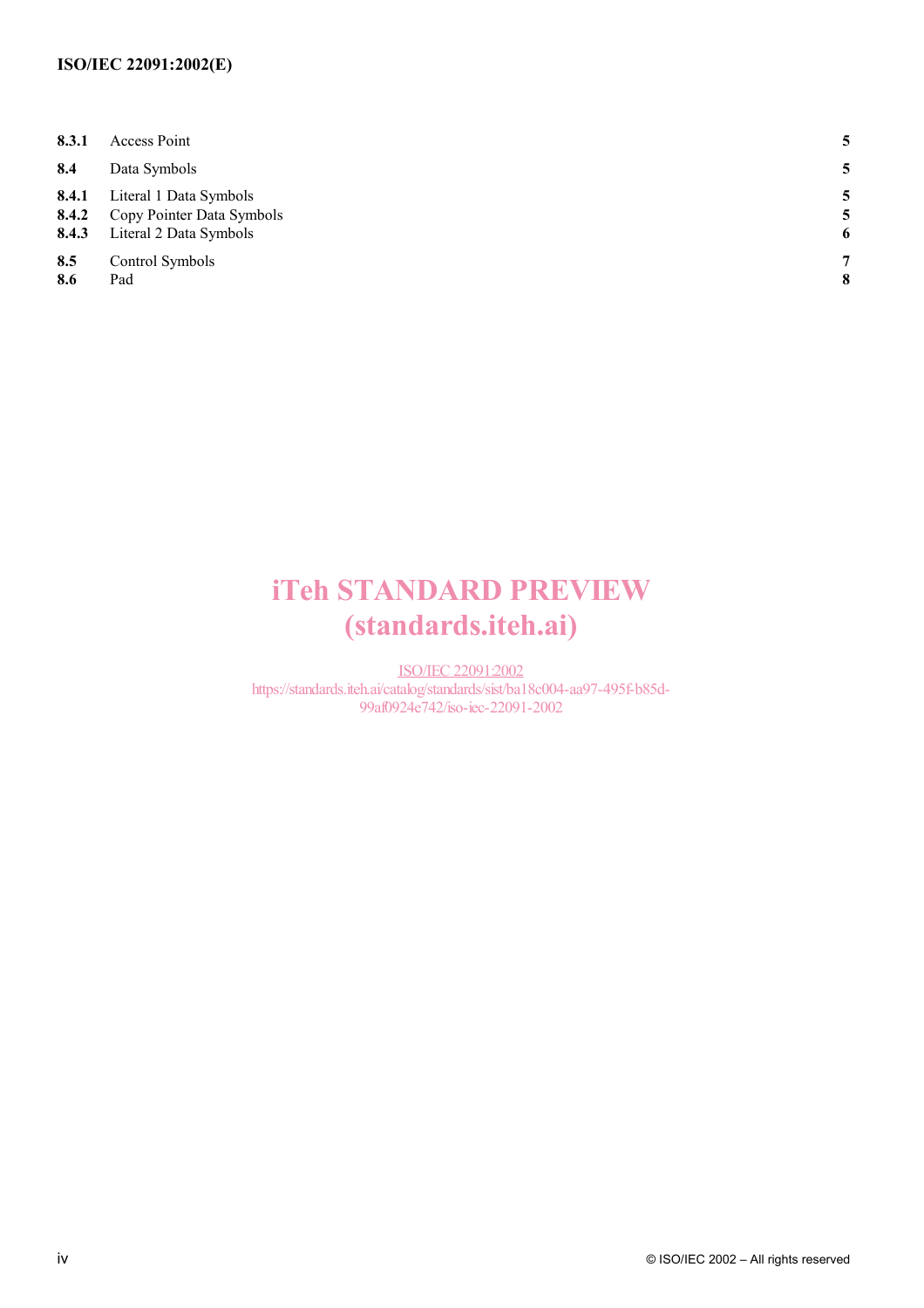#### **Foreword**

ISO (the International Organization for Standardization) and IEC (the International Electrotechnical Commission) form the specialized system for worldwide standardization. National bodies that are members of ISO or IEC participate in the development of International Standards through technical committees established by the respective organization to deal with particular fields of technical activity. ISO and IEC technical committees collaborate in fields of mutual interest. Other international organizations, governmental and non-governmental, in liaison with ISO and IEC, also take part in the work. In the field of information technology, ISO and IEC have established a joint technical committee, ISO/IEC JTC 1.

International Standards are drafted in accordance with the rules given in the ISO/IEC Directives, Part 3.

The main task of the joint technical committee is to prepare International Standards. Draft International Standards adopted by the joint technical committee are circulated to national bodies for voting. Publication as an International Standard requires approval by at least 75 % of the national bodies casting a vote.

Attention is drawn to the possibility that some of the elements of this International Standard may be the subject of patent rights. ISO and IEC shall not be held responsible for identifying any or all such patent rights.

ISO/IEC 22091 was prepared by ECMA (as ECMA-321) and was adopted, under a special "fast-track procedure", by Joint ISO/IEC 22091 was prepared by ECMA (as ECMA-321) and was adopted, under a special "fast-track procedure", b Technical Committee ISO/IEC JTC 1, *Information Technology*, in parallel with its approval by national bodies of ISO and IEC.

https://standards.iteh.ai/catalog/standards/sist/ba18c004-aa97-495f-b85d-99af0924e742/iso-iec-22091-2002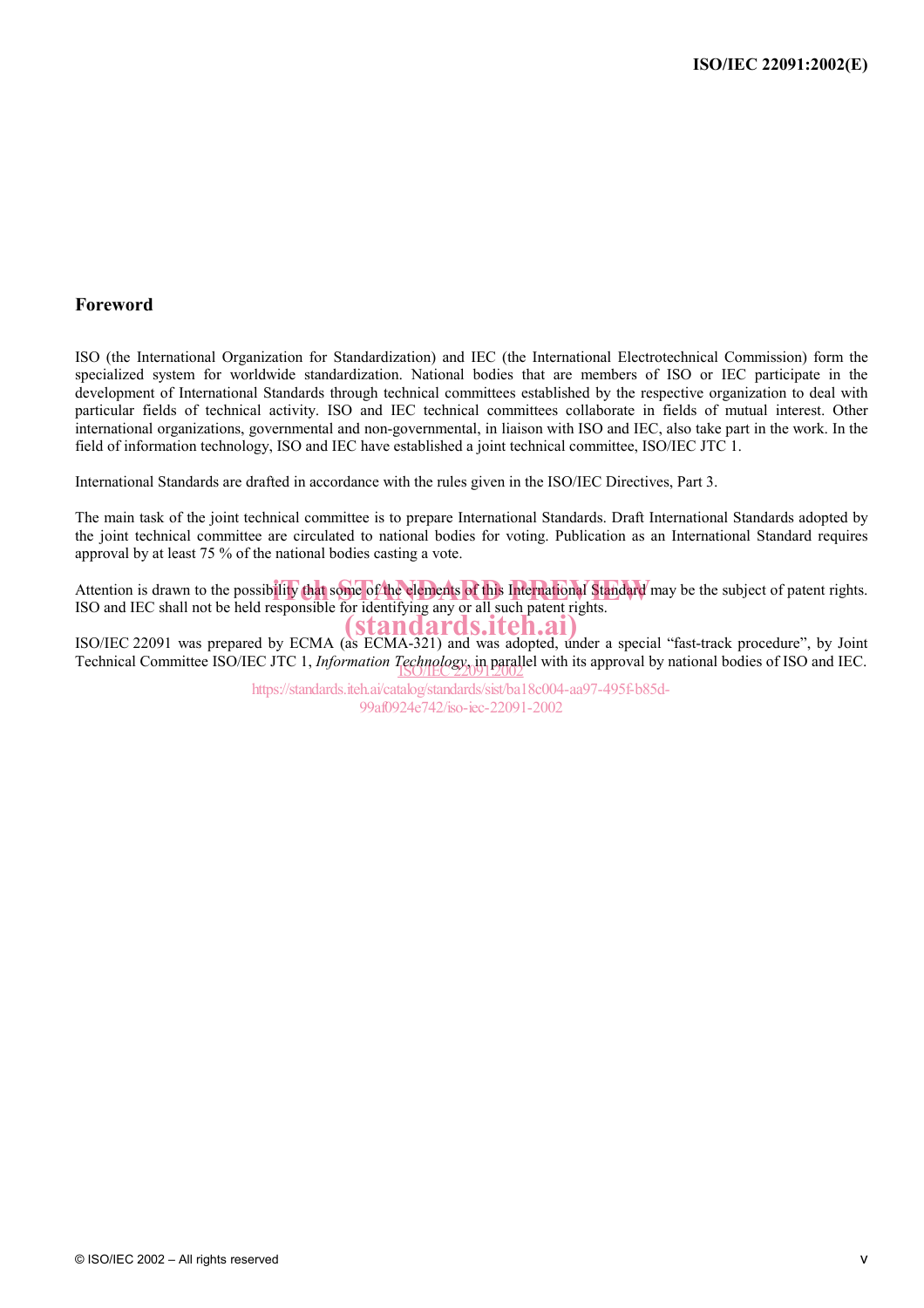## iTeh STANDARD PREVIEW (standards.iteh.ai)

ISO/IEC 22091:2002 https://standards.iteh.ai/catalog/standards/sist/ba18c004-aa97-495f-b85d-99af0924e742/iso-iec-22091-2002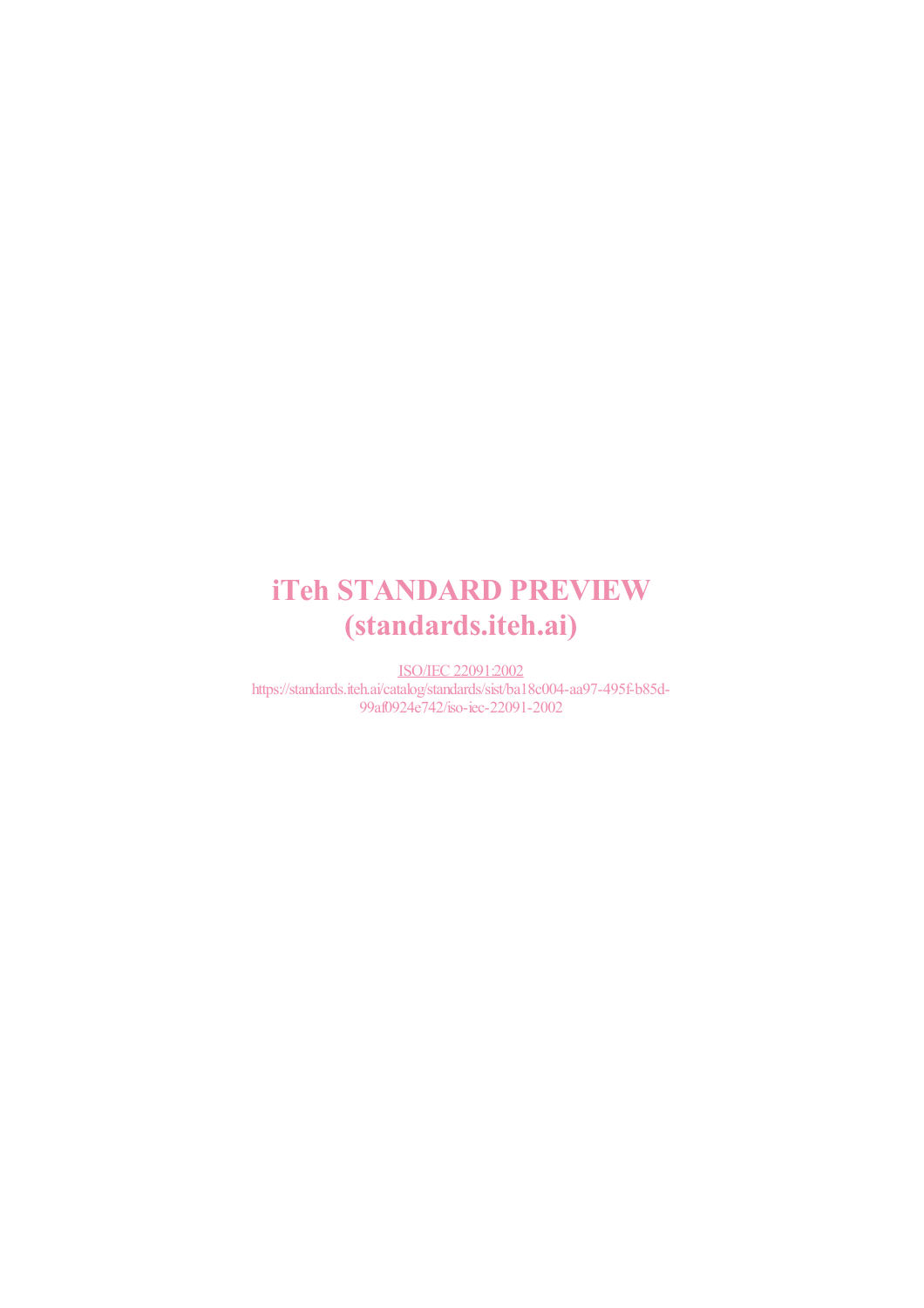### **Information technology — Streaming Lossless Data Compression algorithm (SLDC)**

#### **1 Scope**

This International Standard specifies a lossless compression algorithm to reduce the number of 8-bit bytes required to represent data records and File Marks. The algorithm is known as Streaming Lossless Data Compression algorithm (SLDC).

One buffer size (1 024 bytes) is specified.

The numerical identifier according to ISO/IEC 11576 allocated to this algorithm is 6.

#### **2 Conformance**

A compression algorithm shall be in conformance with this International Standard if its Encoded Data Stream satisfies the requirements of this International Standard.

#### **3 Normative reference**

The following normative document contains provisions which, through reference in this text, constitute provisions of this International Standard. For dated references, subsequent amendments to, or revisions of, any of these publications do not apply. However, parties to agreements based on this International Standard are encouraged to investigate the possibility of applying the most recent editions of the normative document indicated below. For undated references, the latest edition of the normative document referred to applies. Members of ISO and IEC maintain registers of currently valid International Standards.

document referred to applies. Members of ISO and TEC maintain registers of currently valid international Standards.<br>ISO/IEC 11576:1994 *Information technology — Procedure for the registration of algorithms for the lossless of data*  (standards.iteh.ai)

#### **4 Terms and definitions**

ISO/IEC 22091:2002

99af0924e742/iso-iec-22091-2002

For the purpose of this International Standard the following terms and definitions apply 5f-b85d-

#### **4.1 Access Point**

A location in the Encoded Data Stream at which data may be decoded.

#### **4.2 Control Symbol**

A Control Symbol may change the compression scheme, reset the History Buffer, mark the end of a Record, indicate a File Mark, or indicate the termination of an Encoded Data Stream.

#### **4.3 Copy Pointer**

A part of the Encoded Data Stream output in scheme 1 that replaces a string of data bytes with a specification of a Matching String.

#### **4.4 data byte**

An element of user data that is to be encoded.

#### **4.5 Data Symbol**

An element of an Encoded Record that represents one or more data bytes.

#### **4.6 Displacement Field**

A field in the Copy Pointer that specifies the location within the History Buffer of the first byte of a Matching String.

#### **4.7 Encoded Data Stream**

The output stream after encoding User Data.

#### **4.8 Encoded Record**

The output stream after encoding one Record of user data.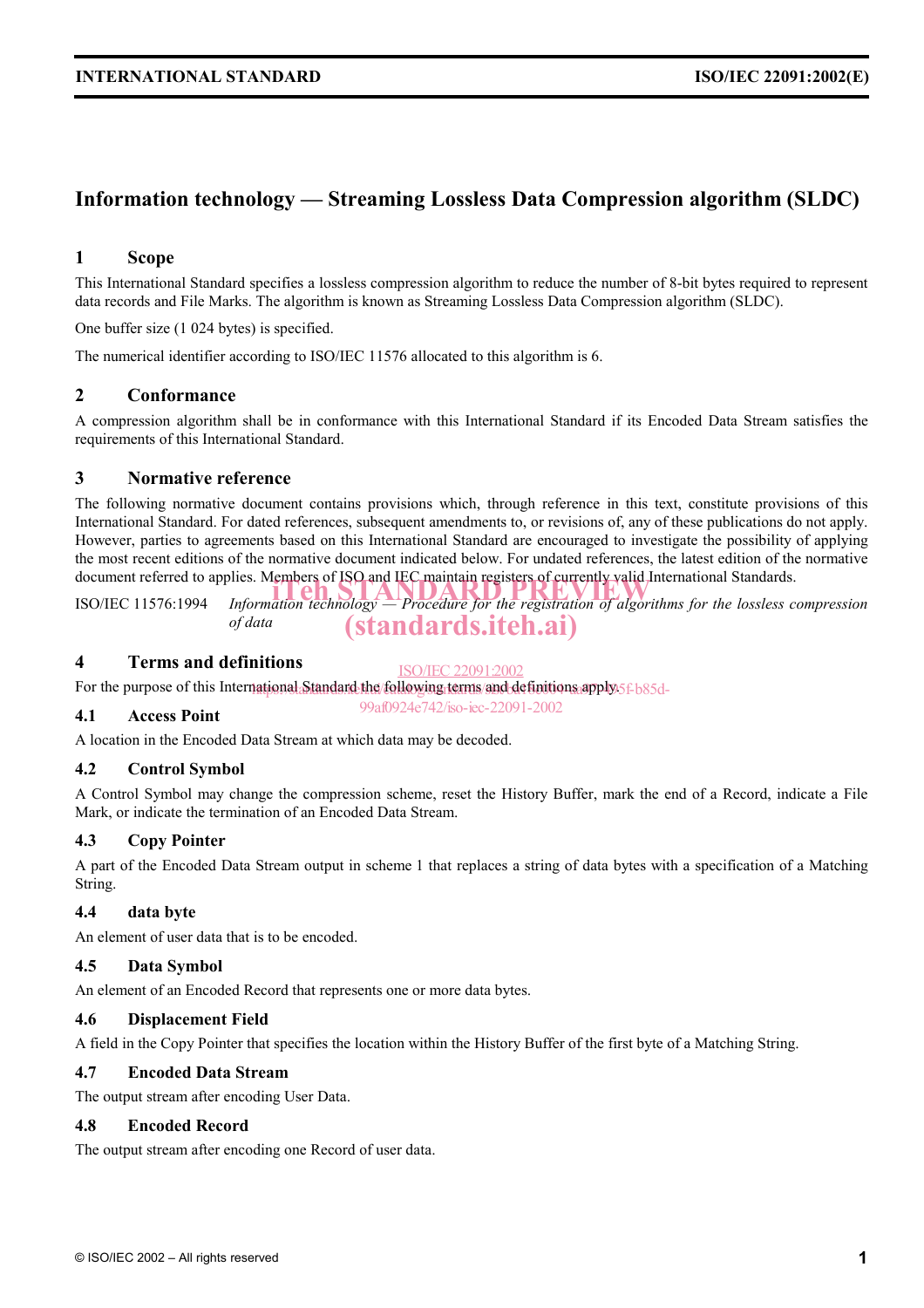#### **4.9 End Marker**

A Control Symbol that denotes termination of an Encoded Data Stream.

#### **4.10 End Of Record Symbol (EOR Symbol)**

A Control Symbol that denotes the end of a Record in the Encoded Data Stream.

#### **4.11 File Mark**

A recorded element used to mark organisational boundaries (e.g. directory boundaries) in user data.

#### **4.12 File Mark Symbol**

A Control Symbol in Encoded Data Stream that denotes a File Mark in user data.

#### **4.13 Flush Symbol**

A Control Symbol that, if required, is followed by Pad to make the size of the Encoded Data Stream an integer multiple of 32 bits.

#### **4.14 History Buffer**

A data structure where incoming data bytes are stored for use by scheme 1 compression and decompression.

#### **4.15 Literal 1**

A part of the Encoded Data Stream, output in scheme 1, that represents a single data byte not encoded into any Copy Pointer.

#### **4.16 Literal 2**

A part of the Encoded Data Stream, output in scheme 2, that represents a single data byte.

#### **4.17 Matching String**  iTeh STANDARD PREVIEW

A sequence of two or more bytes in the History Buffer that is identical with a sequence of bytes in the user data.

#### **4.18 Match Count**

The length, in bytes, of a Matching String.

4.19 **Match Count Field** https://standards.iteh.ai/catalog/standards/sist/ba18c004-aa97-495f-b85d-

That part of a Copy Pointer that specifies the Match Count. 99af0924e742/iso-iec-22091-2002

#### **4.20 Pad**

A number of bits inserted into the Encoded Data Stream so that the size of Encoded Data Stream is an integer multiple of 32 bits.

(standards.iteh.ai)

ISO/IEC 22091:2002

#### **4.21 Record**

An element of user data that contains at least one data byte.

#### **4.22 Record Segment**

A section of a Record encoded in a given scheme.

#### **4.23 Reset X Symbol**

A generic reference to either the Reset 1 Symbol or the Reset 2 Symbol.

#### **4.24 Reset 1 Symbol**

A Control Symbol that indicates History Buffer reset, and that subsequent symbols are encoded in scheme 1.

#### **4.25 Reset 2 Symbol**

A Control Symbol that indicates History Buffer reset, and that subsequent symbols are encoded in scheme 2.

#### **4.26 scheme 1**

A compression scheme that uses a History Buffer to achieve data compression.

#### **4.27 Scheme 1 Symbol**

A Control Symbol that indicates subsequent Data Symbols are either Copy Pointers or Literal 1s.